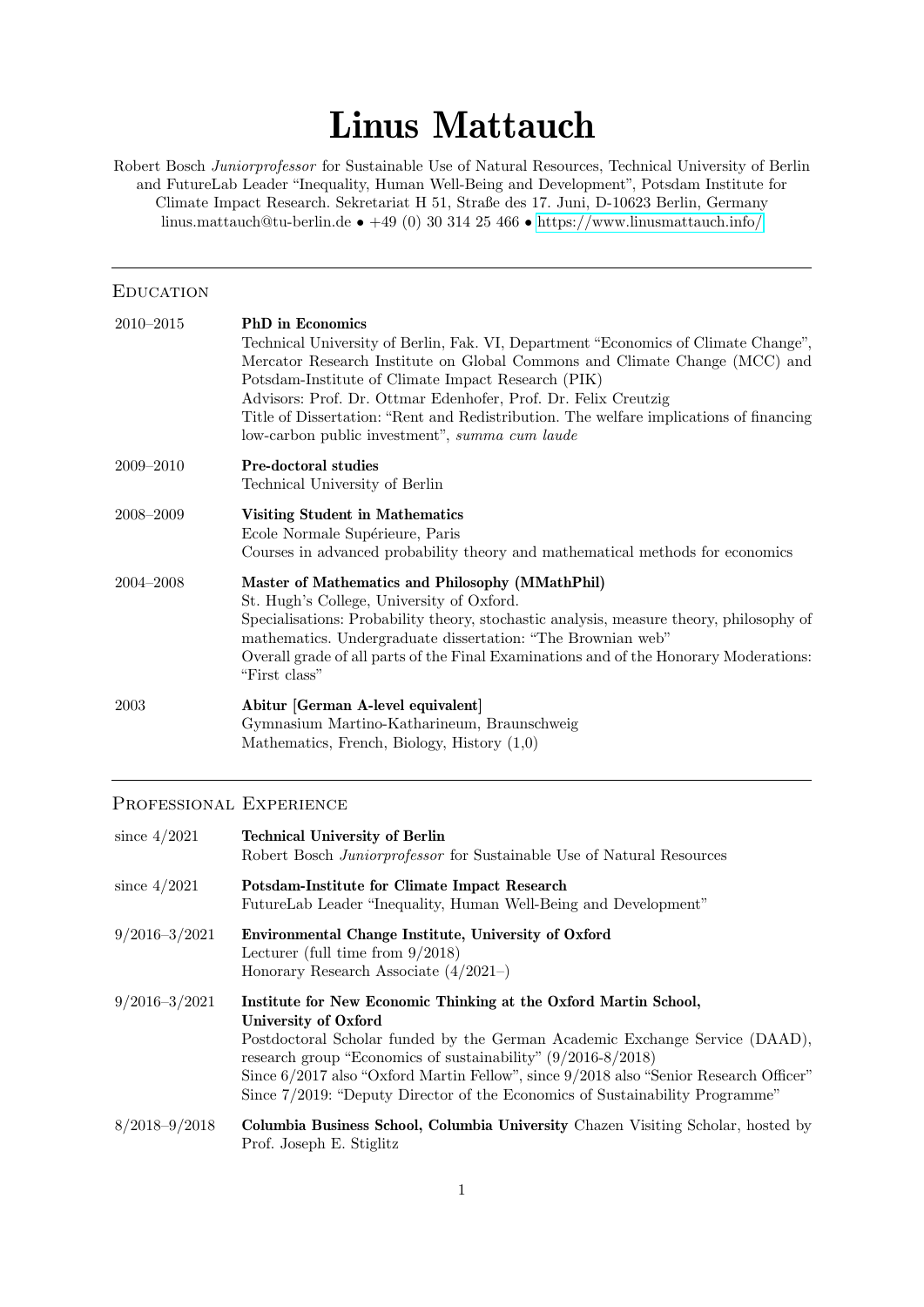| $7/2013 - 11/2015$ | Mercator Research Institute of Global Commons and Climate Change<br>Research fellow, research group "Public Economics for the Global Commons" |
|--------------------|-----------------------------------------------------------------------------------------------------------------------------------------------|
| 12/2015            | Department for Constitutional Law, University of Cologne<br>Visiting scientist                                                                |
| $2/2010 - 11/2010$ | Department "Economics of Climate Change", Fak. VI<br><b>Technical University of Berlin</b> Research Fellow and teaching assistant             |
| $11/2009 - 2/2010$ | <b>Research Domain Sustainable Solutions,</b><br>Potsdam Institute of Climate Impact Research<br>Research Fellow and teaching assistant       |

### PEER-REVIEWED JOURNAL PUBLICATIONS

| 23. | Mattauch, Linus, Cameron Hepburn, Fiona Spuler, Nicholas Stern (2022). The econo-<br>mics of climate change with endogenous preferences. Resource and Energy Economics,<br>accepted.                                                                                                                                                                                                                                                                                                                                                                                                                  |
|-----|-------------------------------------------------------------------------------------------------------------------------------------------------------------------------------------------------------------------------------------------------------------------------------------------------------------------------------------------------------------------------------------------------------------------------------------------------------------------------------------------------------------------------------------------------------------------------------------------------------|
| 22. | Funke, Franziska, Linus Mattauch, Inge van den Bijgaart, Charles Godfray, Cameron<br>Hepburn, David Klenert, Marco Springmann, Nicolas Treich (2022). Is Meat Too<br>Cheap? Towards Optimal Meat Taxation. Review of Environmental Economics and<br><i>Policy</i> , accepted.                                                                                                                                                                                                                                                                                                                         |
| 21. | Frondel, Manuel, Viola Helmers, Linus Mattauch, Michael Pahle, Stephan Sommer,<br>Christoph M. Schmidt, Ottmar Edenhofer. Akzeptanz der CO <sub>2</sub> -Bepreisung in Deutsch-<br>land: Evidenz für private Haushalte vor Einführung des CO <sub>2</sub> -Preises (2022). Perspek-<br>tiven der Wirtschaftspolitik, $23(1)$ , 49–64.                                                                                                                                                                                                                                                                 |
| 20. | Sommer, Stephan, Linus Mattauch, Michael Pahle (2022). Supporting carbon taxes<br>and the role of fairness. <i>Ecological Economics</i> , 195, 107359.                                                                                                                                                                                                                                                                                                                                                                                                                                                |
| 19. | Creutzig, Felix, Leila Niamir, Xuemei Bai, Max Callaghan, Jonathan Cullen, Julio<br>Díaz-José, Maria Figueroa, Arnulf Grubler, William F. Lamb, Adrian Leip, Eric Ma-<br>sanet, Erika Mata, Linus Mattauch, Jan C. Minx, Sebastian Mirasgedis, Yacob Mu-<br>lugetta, Sudarmanto Budi Nugroho, Minal Pathak, Patricia Perkins, Joyashree Roy,<br>Stephane de la Rue du Can, Yamina Saheb, Shreya Some, Linda Steg, Julia Steinber-<br>ger, Diana Ürge-Vorsatz (2022). Demand-side solutions to climate change mitigation<br>consistent with high levels of well-being. Nature Climate Change 12:36-46. |
| 18. | Klenert, David, Franziska Funke, Linus Mattauch, Brian O'Callaghan (2020). Five<br>lessons from COVID-19 for advancing climate change mitigation. Environmental and<br>$Resource\ Economics, 76(4), 751-78.$                                                                                                                                                                                                                                                                                                                                                                                          |
| 17. | Mattauch, Linus, H. Damon Matthews, Richard Millar, Armon Rezai, Susan Solomon,<br>Frank Venmans. (2020) Steering the climate system: comment American Economic<br>$Review, 110(4):1231-37.$                                                                                                                                                                                                                                                                                                                                                                                                          |
| 16. | Mattauch, Linus, Jan Siegmeier, Franziska Funke. Wirtschaftswachstum aufgeben?<br>Zur Struktur wachstumskritischer Argumente. (2019) Zeitschrift fuer Wirtschafts-<br>und Unternehmensethik, $20(1)$ , 5-30.                                                                                                                                                                                                                                                                                                                                                                                          |
| 15. | Klenert, David, Linus Mattauch, Emmanuel Combet, Ottmar Edenhofer, Cameron<br>Hepburn, Ryan Rafaty, Nicholas Stern (2018). Making carbon pricing work for citi-<br>zens. Nature Climate Change 8:669-77.                                                                                                                                                                                                                                                                                                                                                                                              |
| 14. | Mattauch, Linus, Jan Siegmeier, Ottmar Edenhofer, Felix Creutzig (2018). Finan-<br>cing Public Capital through Land Rent Taxation: A Macroeconomic Henry George<br>Theorem, Finanzarchiv/Public Finance Analysis, 74:340-60.                                                                                                                                                                                                                                                                                                                                                                          |
|     | $\overline{2}$                                                                                                                                                                                                                                                                                                                                                                                                                                                                                                                                                                                        |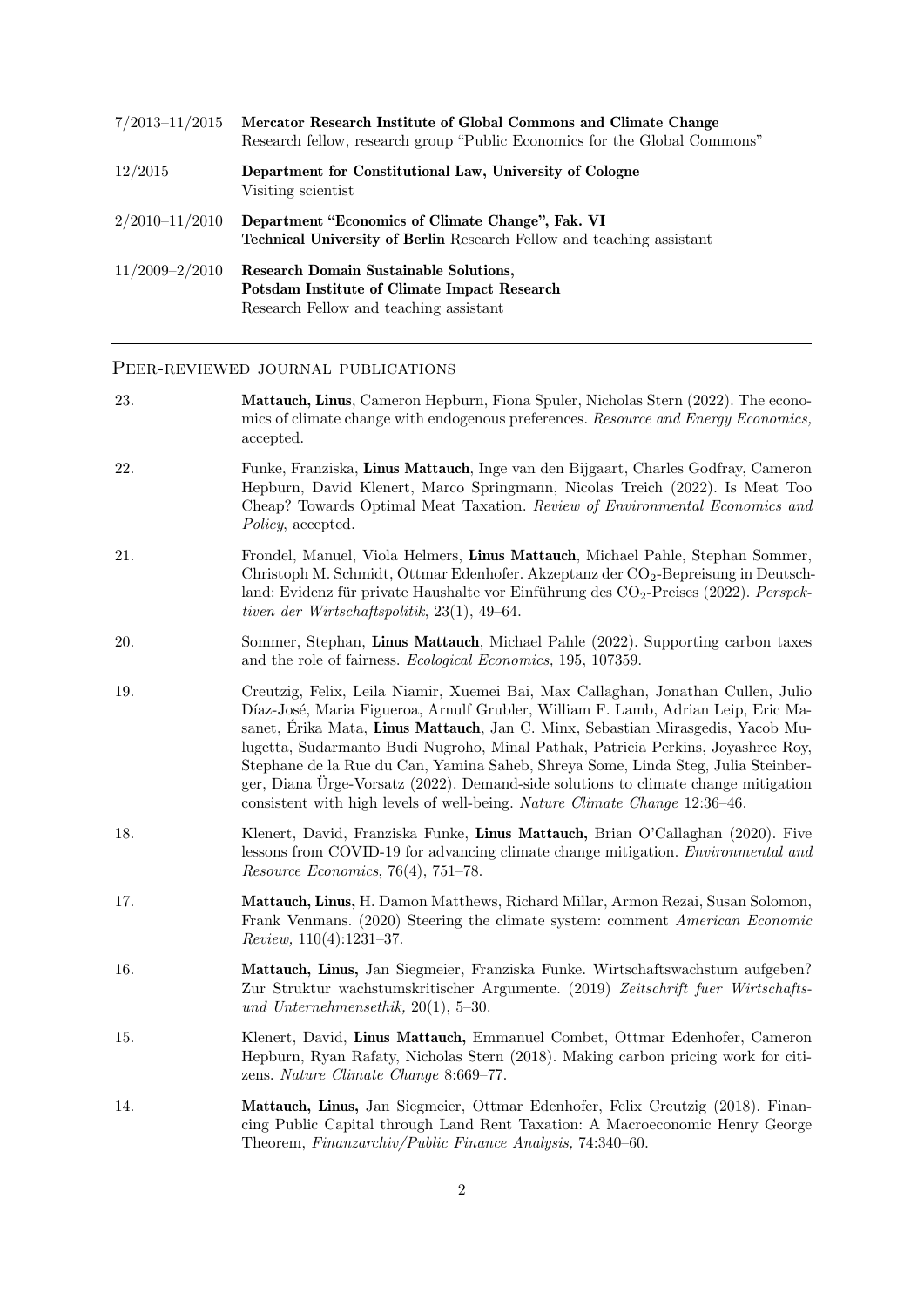| 13. | Creutzig, F., Roy, J., Lamb, W. F., Azevedo, I. M.L., Bruine de Bruin, W., Dalkmann,<br>H., Edelenbosch, Oreane Y., Geels, Frank W., Grübler, A., Hepburn, C., Hertwich,<br>E., Khosla, R., Mattauch, L., Minx, J. C., Ramakrishnan, A., Rao, N., Steinberger, J.,<br>Tavoni, M., Ürge-Vorsatz, D., Weber, E. U. (2018). Towards demand-side solutions<br>for mitigating climate change. Nature Climate Change, 8:260-71.            |
|-----|--------------------------------------------------------------------------------------------------------------------------------------------------------------------------------------------------------------------------------------------------------------------------------------------------------------------------------------------------------------------------------------------------------------------------------------|
| 12. | Siegmeier, Jan, Linus Mattauch, Ottmar Edenhofer (2018). Capital beats coal: how<br>collecting the climate rent increases aggregate investment <i>Journal of Environmental</i><br>Economics and Management, 88:366-78.                                                                                                                                                                                                               |
| 11. | Klenert, David, Linus Mattauch, Ottmar Edenhofer, Kai Lessmann (2018). Infrastruc-<br>ture and Inequality: Insights from Incorporating Key Economic Facts about House-<br>hold Heterogeneity. Macroeconomic Dynamics 22(4): 864–95.                                                                                                                                                                                                  |
| 10. | Siegmeier, Jan, Linus Mattauch, Max Franks, David Klenert, Anselm Schultes, Ott-<br>mar Edenhofer (2018). A Public Finance Perspective on Climate Policy: Six Interac-<br>tions that may enhance Welfare. Climate Policy, $18(3):352-67$ .                                                                                                                                                                                           |
| 9.  | Klenert, David, Gregor Schwerhoff, Ottmar Edenhofer, Linus Mattauch (2018). Car-<br>bon Taxation, Inequality and Engel's Law - The Double Dividend of Redistribution.<br><i>Environmental and Resource Economics</i> , 71(3):605-24                                                                                                                                                                                                  |
| 8.  | Mattauch, Linus, Cameron Hepburn (2016). Climate policy when preferences are<br>endogenous – and sometimes they are. <i>Midwest Studies in Philosophy</i> , $40(1)$ :76–95.                                                                                                                                                                                                                                                          |
| 7.  | Mattauch, Linus, Ottmar Edenhofer, David Klenert, Sophie Bénard (2016). Distribu-<br>tional effects of public investment when wealth and classes are back. Metroeconomica,<br>$67(3):603-29.$                                                                                                                                                                                                                                        |
| 6.  | Mattauch, Linus, Monica Ridgway, Felix Creutzig (2016). Happy or liberal? Making<br>sense of behavior in transport policy design. Transportation Research Part D: Trans-<br>port and Environment, 45:64-83.                                                                                                                                                                                                                          |
| 5.  | Klenert, David, Linus Mattauch (2016). How to make a carbon tax reform progressive:<br>The role of subsistence consumption. <i>Economics Letters</i> , 138:100-03.                                                                                                                                                                                                                                                                   |
| 4.  | Edenhofer, Ottmar, Linus Mattauch, Jan Siegmeier (2015). [equal contribution] Hy-<br>pergeorgism: When rent taxation is socially optimal. Finanzarchiv/ Public Finance<br>Analysis, 71(4):474-505.                                                                                                                                                                                                                                   |
| 3.  | Creutzig, Felix, Patrick Jochem, Oreane Y. Edelenbosch, Linus Mattauch, Detlef P.<br>van Vuuren, David McCollum, Jan Minx (2015). Transport: A roadblock to climate<br>change mitigation? Science, $350(6263):911-12$ .                                                                                                                                                                                                              |
| 2.  | Mattauch, Linus, Felix Creutzig, Ottmar Edenhofer (2015). Avoiding Carbon Lock-In:<br>Policy Options for Advancing Structural Change. Economic Modelling, 50:49–63.                                                                                                                                                                                                                                                                  |
| 1.  | Edenhofer, Ottmar, Michael Jakob, Felix Creutzig, Christian Flachsland, Sabine Fuss,<br>Martin Kowarsch, Kai Lessmann, Linus Mattauch, Jan Siegmeier, Jan Christoph<br>Steckel (2015). Closing the Emission Price Gap. Global Environmental Change, 31:132-<br>143. [Reprinted in: Kaul, Inge (ed.) Global Public Goods (2016). The International<br>Library of Critical Writings in Economics series. Edward Elgar: Cheltenham, UK. |
|     |                                                                                                                                                                                                                                                                                                                                                                                                                                      |

### Working papers

Mattauch, Linus, David Klenert, Joseph E. Stiglitz, Ottmar Edenhofer. Overcoming wealth inequality by capital taxes that finance public investment. NBER Working Paper 25126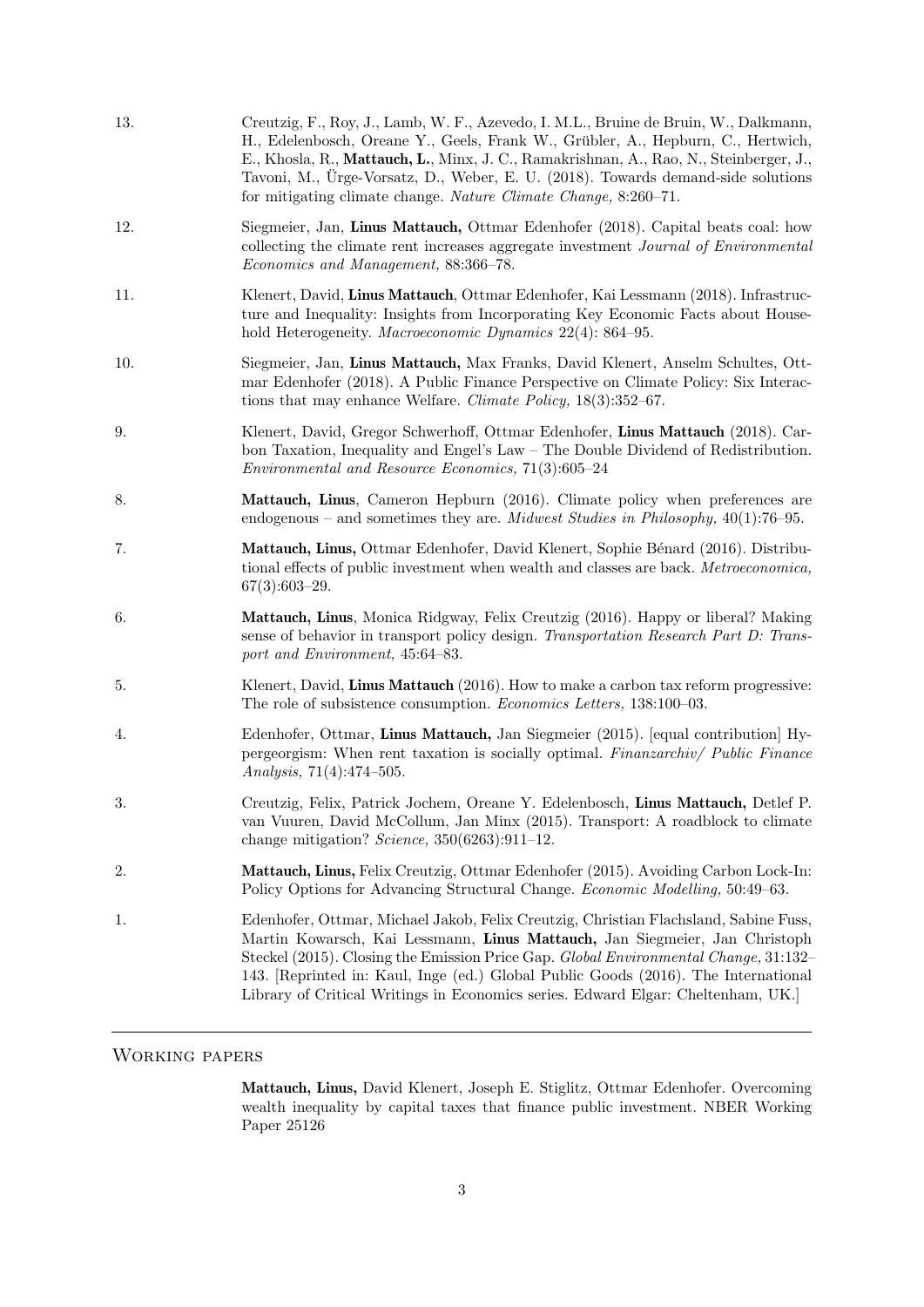Inge van den Bijgaart, David Klenert, Linus Mattauch, Sulikova, Simona. Optimal fuel taxation with suboptimal health choices, INET Working Paper 22-2020.

Stevenson, Gary, Linus Mattauch. How wealth inequality can increase asset prices, mimeo.

Zhao, Jiaxin, Linus Mattauch (2020). When standards have better distributional consequences than carbon taxes. INET Working Paper 2020-25.

### OTHER PUBLICATIONS

| 2021 | Mattauch, Linus, Christina Roolfs, Anselm Schultes, David Klenert, Gregor Schwer-<br>hoff. Forschungsinstitute führen im 21. Jahrhundert: Optimalsteuertheorie und Ostrom<br>sind zurück. In: MCC Berlin (ed.): Ottmar Edenhofer. Festschrift zum 60. Geburtstag,<br>$62 - 72.$                                                                                                                                                                                                                                                                                                                                                                                                                                                                                                                                                                                                                                                                                                                                                                                                                |
|------|------------------------------------------------------------------------------------------------------------------------------------------------------------------------------------------------------------------------------------------------------------------------------------------------------------------------------------------------------------------------------------------------------------------------------------------------------------------------------------------------------------------------------------------------------------------------------------------------------------------------------------------------------------------------------------------------------------------------------------------------------------------------------------------------------------------------------------------------------------------------------------------------------------------------------------------------------------------------------------------------------------------------------------------------------------------------------------------------|
| 2021 | Komission Weltkirche der Deutschen Bischofskonferenz (Ed.). Wie sozial-ökologische<br>Transformation gelingen kann. Eine interdisziplinäre Studie im Rahmen des Dia-<br>logprojektes zum weltkirchlichen Beitrag der katholischen Kirche $fA_{\overline{d}}$ r eine sozial-<br>ökologische Transformation im Lichte von Laudato si'. [Bornhorst, B., Emunds, B.,<br>Felbermayr, G., Fuchs, D., Hendricks, B., Kruip, G., Kalkuhl, M., Lang, D., Mat-<br>tauch, L., Schellhammer, B., Schinke, C., Wallacher, J., Wiemeyer, J., Einsiedel, S.,<br>Steinforth, T. Studien der Sachverständigengruppe "Weltwirtschaft und Sozialethik"<br>Bd. 22.                                                                                                                                                                                                                                                                                                                                                                                                                                                 |
| 2021 | Pahle, Michael, Stephan Sommer, Linus Mattauch. Wie Fairness die öffentliche Zu-<br>stimmung zur $CO_2$ -Bepreisung beeinflusst. ifo Schnelldienst 74 6/2021, 18–22.                                                                                                                                                                                                                                                                                                                                                                                                                                                                                                                                                                                                                                                                                                                                                                                                                                                                                                                           |
| 2020 | Mattauch, Linus, Felix Creutzig, Nils aus dem Moore, Max Franks, Franziska Funke,<br>Michael Jakob, Lutz Sager, Moritz Schwarz, Achim VoAY, Marie-Luise Beck, Claus-<br>Heinrich Daub, Moritz Drupp, Felix Ekardt, Gregor Hagedorn, Mathias Kirchner, To-<br>bias Kruse, Thomas Loew, Karsten Neuhoff, Isabella Neuweg, Sonja Peterson, Matt-<br>hias Roesti, Gerhard Schneider, Robert Schmidt, Reimund Schwarze, Jan Siegmeier,<br>Philippe Thalmann, Johannes Wallacher (2020). Antworten auf zentrale Fragen zur<br>Einführung von $CO2$ -Preisen. Version 2.0 Gestaltungsoptionen und ihre Auswirkun-<br>gen $f \mathbf{A}_T^1$ den schnellen Acebergang in die klimafreundliche Gesellschaft. Diskussions-<br>beiträge der Scientists for Future 2, 2020, Version 2.0., doi:10.5281/zenodo.3644498                                                                                                                                                                                                                                                                                       |
| 2019 | Klenert, David, Linus Mattauch. Carbon pricing for inclusive prosperity. Policy brief<br>16 of the network of Economics for Inclusive Prosperity.                                                                                                                                                                                                                                                                                                                                                                                                                                                                                                                                                                                                                                                                                                                                                                                                                                                                                                                                              |
| 2019 | Edenhofer, Ottmar, Linus Mattauch. Können sich liberale Demokratien eine ambi-<br>tionierte Klimapolitik leisten? In: Fücks, R. (ed.): Soziale Marktwirtschaft ökologisch<br>erneuern. 21–42. [Reprinted on blog of Zentrum Liberale Moderne]                                                                                                                                                                                                                                                                                                                                                                                                                                                                                                                                                                                                                                                                                                                                                                                                                                                  |
| 2019 | Hagedorn, Gregor, Thomas Loew, Sonia I. Seneviratne, Wolfgang Lucht, Marie-Luise<br>Beck, Janina Hesse, Reto Knutti, Volker Quaschning, Jan-Hendrik Schleimer, Linus<br>Mattauch, Christian Breyer, Heike Hübener, Gottfried Kirchengast, Alice Chodura,<br>Jens Clausen, Felix Creutzig, Marianne Darbi, Claus-Heinrich Daub, Felix Ekardt,<br>Maja Göpel, Judith N. Hardt, Julia Hertin, Thomas Hickler, Arnulf Köhncke, Ste-<br>phan KA¶ster, Julia Krohmer, Helga Kromp-Kolb, Reinhold Leinfelder, Linda Me-<br>derake, Michael Neuhaus, Stefan Rahmstorf, Christine Schmidt, Christoph Schneider,<br>Gerhard Schneider, Ralf Seppelt, Uli Spindler, Marco Springmann, Katharina Staab,<br>Thomas Stocker, Karl Steininger, Eckart von Hirschhausen, Susanne Winter, Martin<br>Wittau, Josef Zens. Scientists for Future: A joint statement by German, Austrian,<br>and Swiss scientists and scholars concerning the protests of young people demanding<br>adequate protection of the climate, biodiversity, forest, oceans, and soil. GAIA, 28/2,<br>73-176. [GAIA Best Paper Award 2019] |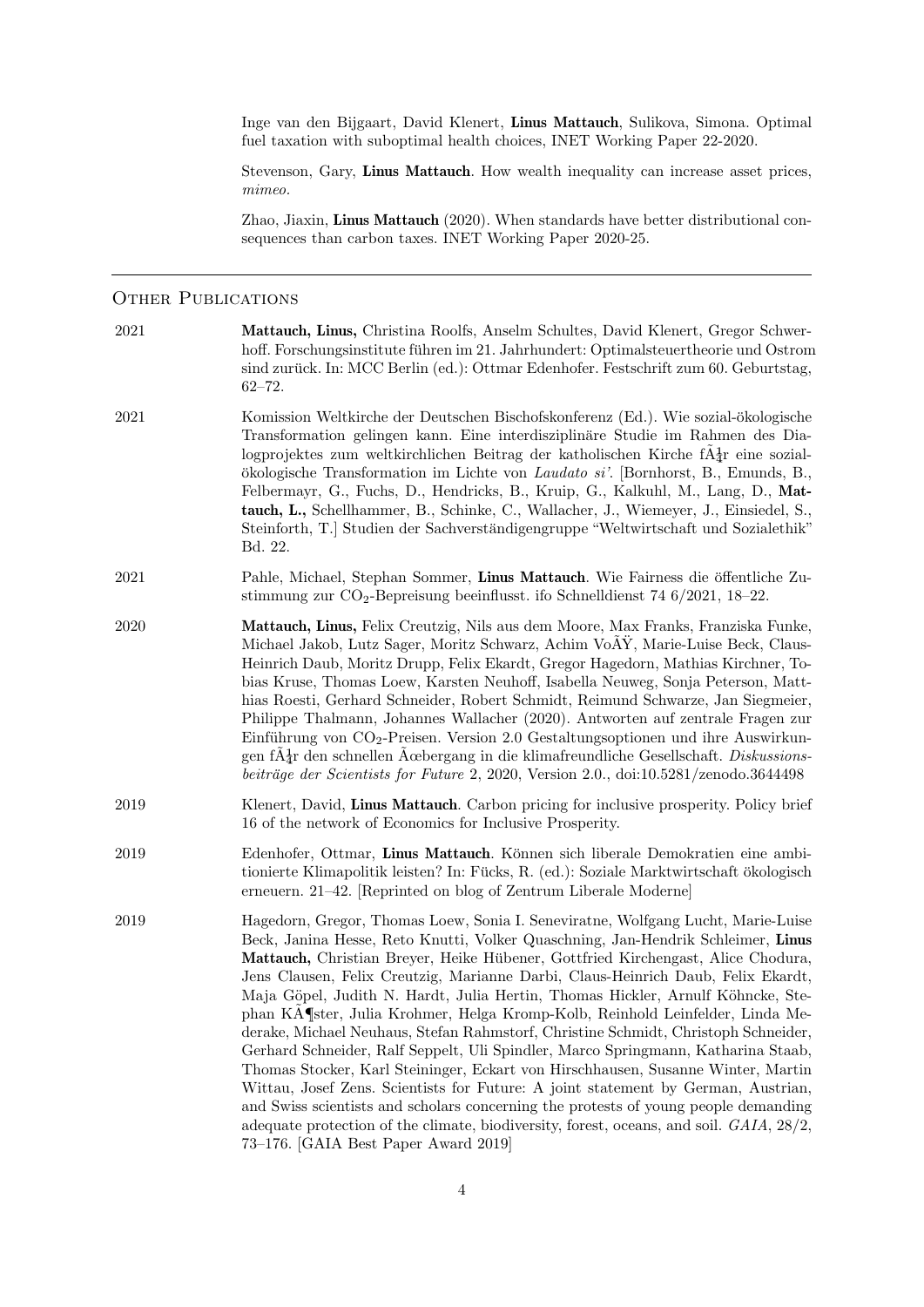| 2018 | Dasgupta, Purnamita, Ottmar Edenhofer, A.M.A. Amezquita, Antonio Bento, Simon<br>Caney, David De la Croix, A Fosu, Michael Jakob, M Saam, Kristin Shrader-Frechette,<br>Christian Flachsland, John Weyant, L You, GC Delgado-Ramos, Marcel Dorsch, Da-<br>vid Klenert, R Lempert, J Leroux, Kai Lessmann, J Liu, Linus Mattauch, Charles<br>Perrings, Gregor Schwerhoff, Kristin Seyboth, Jan Streckel. Economic Growth, Hu-<br>man Development, and Welfare. In: Fleurbaey, M. et al. (ed.): Rethinking Society for<br>the 21 <sup>st</sup> Century Report of the International Panel on Social Progress. Cambridge<br>University Press. |
|------|-------------------------------------------------------------------------------------------------------------------------------------------------------------------------------------------------------------------------------------------------------------------------------------------------------------------------------------------------------------------------------------------------------------------------------------------------------------------------------------------------------------------------------------------------------------------------------------------------------------------------------------------|
| 2018 | Mattauch, Linus, Richard Millar, Frederick van der Ploeg, Armon Rezai, Anselm<br>Schultes, Frank Venmans, Nico Bauer, Simon Dietz, Ottmar Edenhofer, Niall Farrell,<br>Cameron Hepburn, Gunnar Luderer, Jacquelyn Pless, Fiona Spuler, Nicholas Stern,<br>Alexander Teytelboym. Steering the Climate System: An extended Comment. CESifo<br>Working Paper 7414.                                                                                                                                                                                                                                                                           |
| 2018 | Wissenschaftliche Arbeitsgruppe f $\tilde{A}_{4}^{\dagger}$ r weltkirchliche Aufgaben der Deutschen Bi-<br>schofskonferenz (Ed.). Raus aus der Wachstumsgesellschaft? Eine sozialethische Ana-<br>lyse und Bewertung von Postwachstumsstrategien. [Edmunds, B., Goergens, E., Hage-<br>man, H., Hemmer, H.-R., Kruip, G., Kalkuhl, M., Mueller, J., Stoll, G., Wallacher, J.,<br>Wiemeyer, J., Felbermayr, G., Mattauch, L., Zahrnt, A., Goesele, A., Heindl, A.M.]<br>Studien der SachverstÄ $\triangle$ ndigengruppe "Weltwirtschaft und Sozialethik" Bd. 21.                                                                           |
| 2017 | Mattauch, Linus, Matthias Roesti, Moritz Schwarz, Jan Siegmeier. Wirtschaftswachs-<br>tum und Klimawandel. Chancen und Herausforderungen auf dem Weg zur klimaf-<br>reundlichen Gesellschaft Wirtschaftspolitische Blaetter 3/2017, p.361-374.                                                                                                                                                                                                                                                                                                                                                                                            |
| 2015 | <b>Mattauch, Linus.</b> Rent and Redistribution. The welfare implications of financing low-<br>carbon public investment. PhD thesis, TU Berlin.                                                                                                                                                                                                                                                                                                                                                                                                                                                                                           |
| 2013 | Creutzig, Felix, Linus Mattauch. [Book review]: Fleurbaey, M., D. Blanchet: Beyond<br>GDP. Measuring Welfare and Assessing Sustainability. <i>Ecological Economics</i> , 94: 164–<br>165.                                                                                                                                                                                                                                                                                                                                                                                                                                                 |

## BLOG POSTS

| 2022   | Sommer, S., Linus Mattauch Michael Pahle. Klimageld: Ein Kompromiss $fA_{\overline{d}}r$ faire<br>Energiepreise. Makronom, March 2022. https://makronom.de/klimageld-ein-kompromiss-fuer-fa                                                                                                                                                 |
|--------|---------------------------------------------------------------------------------------------------------------------------------------------------------------------------------------------------------------------------------------------------------------------------------------------------------------------------------------------|
| 2021   | Sommer, S., Linus Mattauch Michael Pahle. What matters for the support of car-<br>bon taxes? Lessons from Germany. Green Fiscal Policy Network Blog https://<br>greenfiscalpolicy.org/blog/what-matters-for-the-support-of-carbon-taxes-lessons-from                                                                                        |
| 2019   | Klenert, David, Linus Mattauch. Reducing wealth inequality through wealth taxes<br>without compromising economic growth. promarket.org, Stigler Center at the Uni-<br>versity of Chicago Both School of Business. https://promarket.org/2019/01/24/<br>reducing-wealth-inequality-through-wealth-taxes-without-compromising-economic-growtl |
| 2018   | Funke, Franziska, Linus Mattauch. Why is carbon pricing in some countries mo-<br>re successful than in others? Our World in Data. https://ourworldindata.org/<br>carbon-pricing-popular                                                                                                                                                     |
| 2018   | Mattauch, Linus, Alexander Radebach, Jan Siegmeier, Simona Sulikova. Shrink emis-<br>sions, not the economy! Our World in Data. https://ourworldindata.org/shrink-emissions-not-                                                                                                                                                            |
| AWARDS |                                                                                                                                                                                                                                                                                                                                             |

2022 3<sup>rd</sup> prize in paper competition for environmental economics, German Economics Prize, Joachim Hertz Stiftung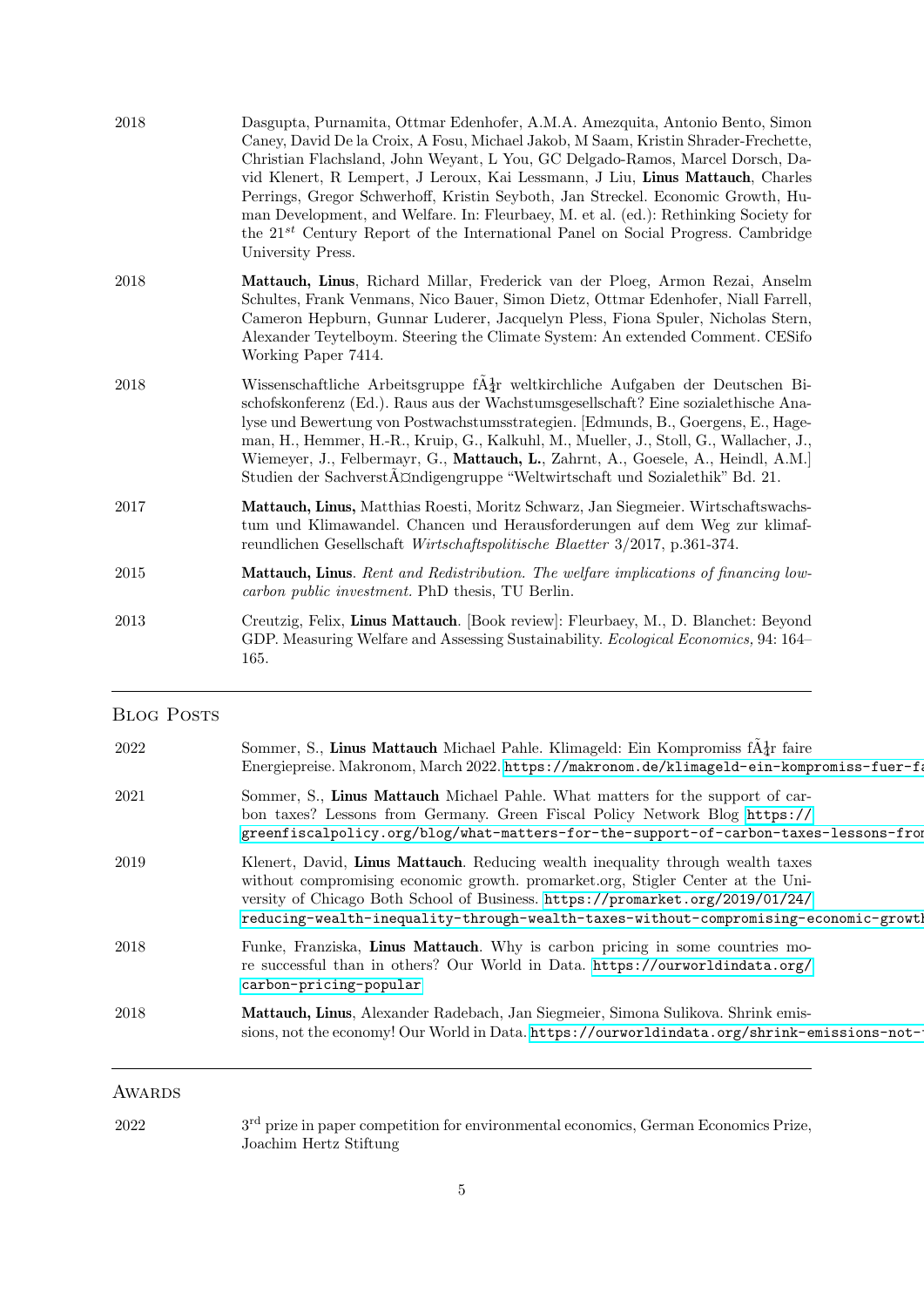| $2021 - 2026$ | Member of Junge Akademie, the Junior Chaper of Leopoldina and Berlin-Brandenburgische<br>Akademie der Wissenschaften                                                     |
|---------------|--------------------------------------------------------------------------------------------------------------------------------------------------------------------------|
| 2016          | Wladimir-Peter-KA¶ppen-Prize of the excellence cluster CliSAP, University of Ham-<br>burg [Award for the best PhD thesis on climate change in German-speaking countries] |
| $2010 - 2013$ | PhD Scholarship of the Studienstiftung des deutschen Volkes German Academic<br>Scholarship Foundation                                                                    |
| 2008          | "Gibbs Prize in Mathematics and Philosophy" for the best examination result in<br>mathematics in "Part C", University of Oxford                                          |
| $2005 - 2009$ | Undergraduate Scholarship of Studienstiftung                                                                                                                             |
| $2005 - 2008$ | Scholar of St. Hugh's College, Oxford                                                                                                                                    |
|               |                                                                                                                                                                          |

#### **GRANTS**

| $2021 - 2026$ | Robert Bosch Junior Professorship $\epsilon 1.006.000$                                                                                          |
|---------------|-------------------------------------------------------------------------------------------------------------------------------------------------|
| 2020          | Livestock, Environment and People (LEAP) Programme, Small Project Grant, Ox-<br>ford Martin School, University of Oxford, ca $\epsilon$ 17.000. |
| 2018          | H2020-MSCA-RISE project GEMCLIME-2020 travel grant ca. $\in 2.500$                                                                              |
| $2016 - 2019$ | Travel and Research Fund, School of Geography and the Environment, University of<br>Oxford, ca. $\in 3.500$                                     |
| $2016 - 2018$ | Postdoctoral Scholarship of the German Academic Exchange Service (DAAD), ca.<br>$\epsilon$ 50.000                                               |
| $2010 - 2013$ | PhD Scholarship of the Studienstiftung des deutschen Volkes, ca. $\epsilon$ 39.000                                                              |

#### Teaching at Technical University of Berlin

- Winter 2021 Lecture "Economics of Sustainability"
- Summer 2021, Summer 2022 Lecture "Wirtschaftspolitik"

| Summer 2021–Summer 2022 Seminar "How to advance climate policy. Economic perspectives on the |  |  |  |  |
|----------------------------------------------------------------------------------------------|--|--|--|--|
| climate crisis.                                                                              |  |  |  |  |

- 2013 Tutor for the lecture course "Green Growth and New Models of Prosperity Fairy Tale or Strategy?"
- 2012 Tutor for the lecture course "The Economics of Climate Change"

2012 Lecturer for the seminar "Behavioral Economics of Mobility" (with Felix Creutzig)

2009–2011 Teaching Assistant for the lecture courses "Geographical Economics and Climate Change" and "Climate Change Economics"

### TEACHING AT UNIVERSITY OF OXFORD

| 2020 | Lecturer for "Economics of the Environment", MSc in Environmental Change and |
|------|------------------------------------------------------------------------------|
|      | Management                                                                   |

2020 Lecturer for "Sustainable Responses to Environmental Change" (with Jim Hall); MSc in Environmental Change and Management.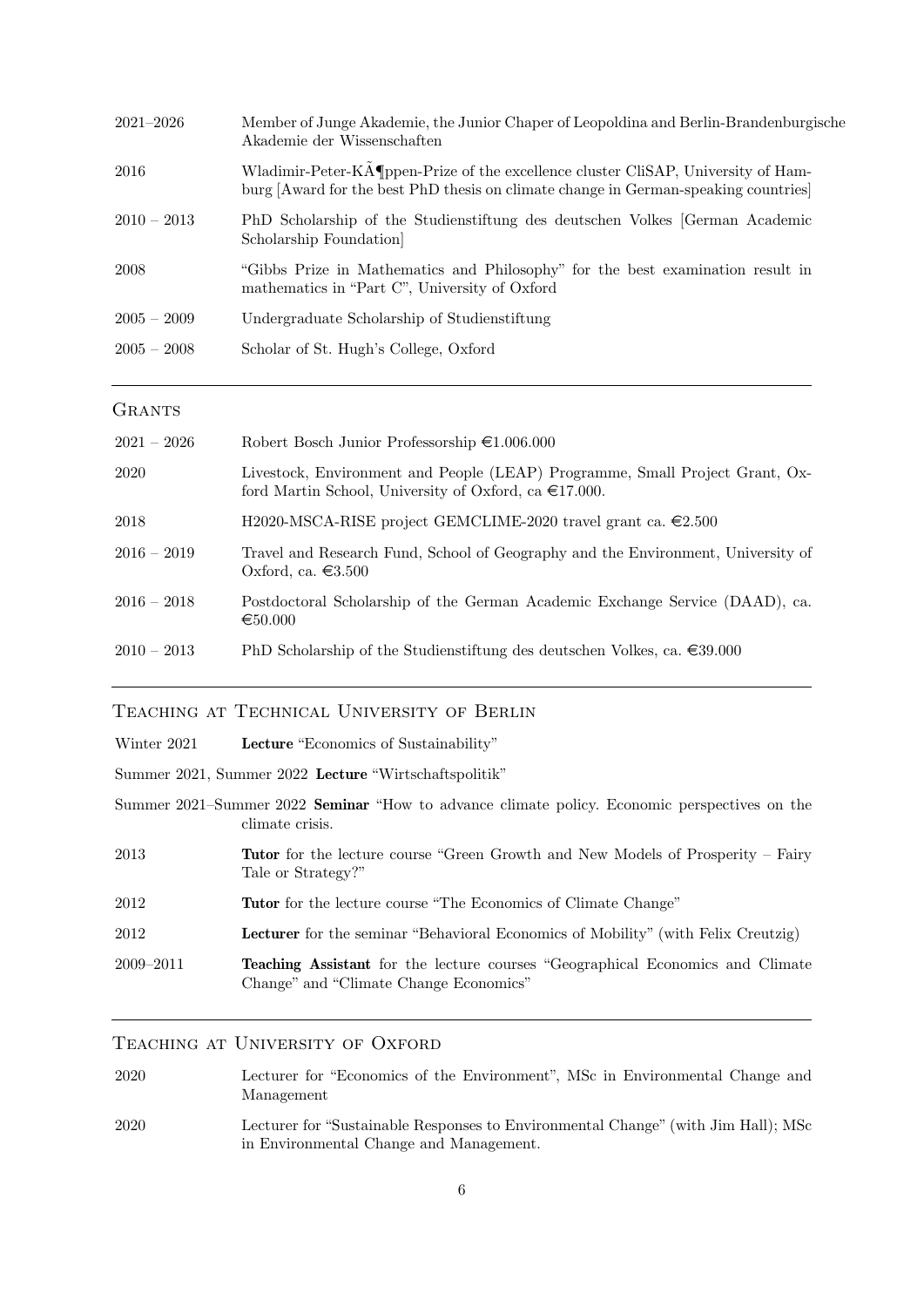| 2019          | Lecturer for "Economics of the Environment" (with Stefania Innocenti), MSc in Envi-<br>ronmental Change and Management and MSc in Nature, Society and Environmental<br>Governance |
|---------------|-----------------------------------------------------------------------------------------------------------------------------------------------------------------------------------|
| 2019          | Lecturer for "Sustainable Responses to Environmental Change" (with Friederike Ot-<br>to), MSc in Environmental Change and Management.                                             |
| 2019          | Undergraduate Tutorials on "The economics of climate change" (with Ryan Rafaty,<br>Sughanda Srivastav, Moritz Schwarz).                                                           |
| 2017          | Lecturer for "Quantitative Skills" (together with Imma Oliveras), MSc in Environ-<br>mental Change and Management.                                                                |
| $2016 - 2018$ | Lecturer for "Environmental Economics and Policy" (together with Dustin Garrick),<br>MSc in Environmental Change and Management.                                                  |
|               |                                                                                                                                                                                   |

### Further teaching: Guest Seminars Lectures and Summer School Conve- $\rm NING$

| 2021 | "Making carbon pricing work for citizens" (Guest Lecture), Doctoral Programme Cli-<br>mate Change, University of Graz                                                                                                                                                        |
|------|------------------------------------------------------------------------------------------------------------------------------------------------------------------------------------------------------------------------------------------------------------------------------|
| 2020 | Environmental Policy Seminar "Economic perspectives on the climate crisis" (with<br>Nils aus dem Moore). University of Bayreuth                                                                                                                                              |
| 2019 | "Climate policy and altruism". Berlin Economics Graduate Programme, Humboldt<br>University Berlin                                                                                                                                                                            |
| 2014 | "Wohlfahrt ohne Wachstum? – Eine kritische Analyse der Wachstumskritik"  Pro-<br>sperity without Growth? $- A$ Critical Analysis of Degrowth (with Jan Siegmeier).<br>Studienstiftung des deutschen Volkes [German Academic Scholarship Foundation],<br>Leysin, Switzerland. |

### **SUPERVISION**

| 2022          | BSc thesis of Marlene Merchert and Leona Tenkhoff (joint with Franziska Funke) |
|---------------|--------------------------------------------------------------------------------|
| 2021          | BSc thesis of Julius $K\tilde{A}^{\text{1}}_{\text{2}}$ ster                   |
| 2021          | BA thesis of Anna Wiese                                                        |
| $2020 -$      | Predoctoral stay and PhD of Franziska Funke                                    |
| 2020          | MSc thesis of Sophia Watkins (with Ryan Rafaty)                                |
| 2020          | MSc thesis of Jiaxin Zhao                                                      |
| 2019          | MSc thesis of Sharmen Hettipola (with Mark Hirons)                             |
| 2018–2021     | DPhil thesis of Simona Sulikova (with Christian Brand)                         |
| 2018-2019     | MPhil thesis of Gary Stevenson (with Elizabeth Baldwin)                        |
| $2017 - 2018$ | MPhil thesis of Simona Sulikova                                                |
| 2017          | BSc thesis of Franziska Funke                                                  |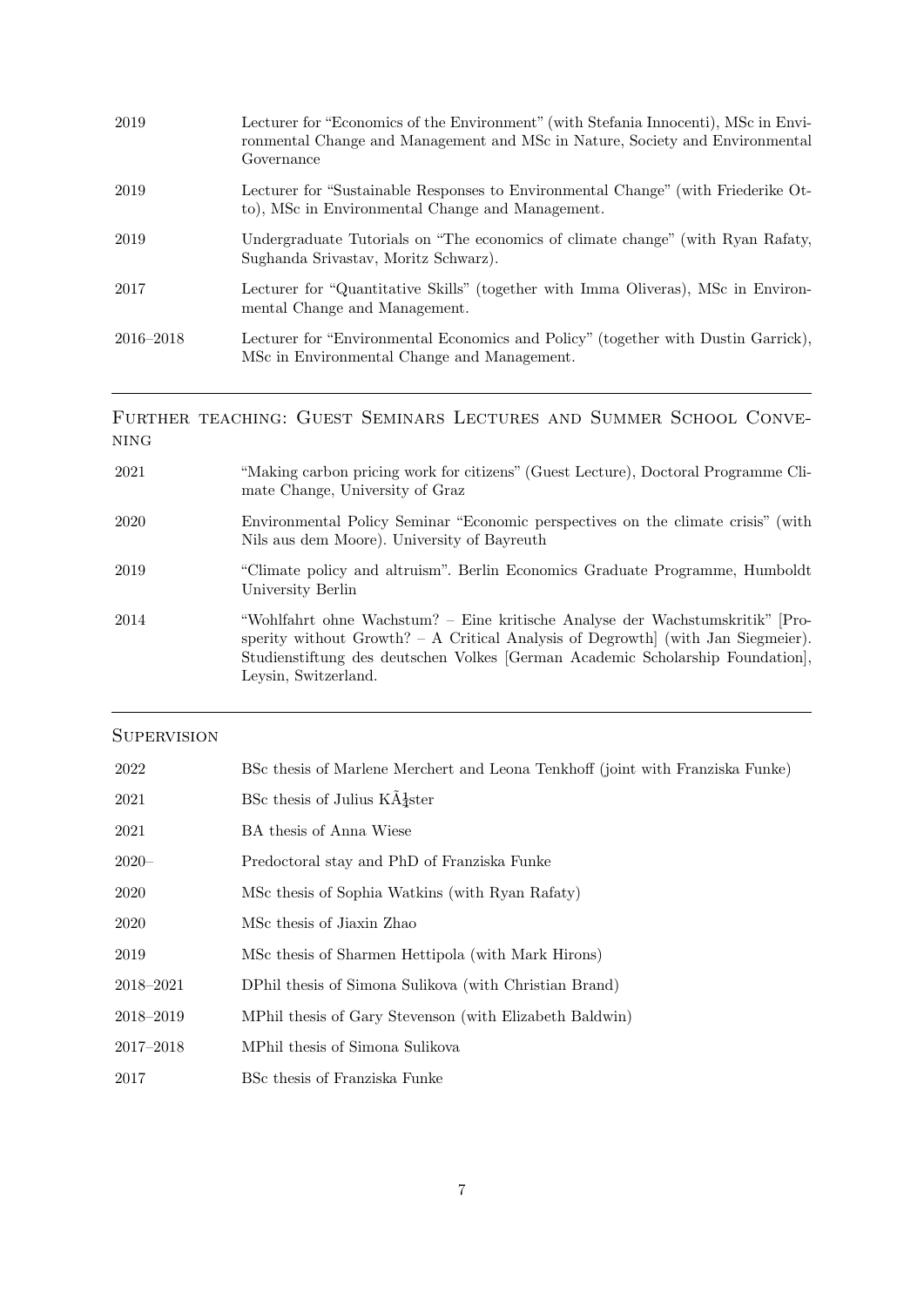2015 Student project on a critical analysis of the arguments of the degrowth movement. Available as: Funke, F., F. Gressman, P. Mathé, M. Oberhaus, J.J. Obst, M. Roesti, D. Weishaar (2016). Wirtschaftswachstum aufgeben? – Eine Analyse wachstumskritischer Argumente. [Mit einem Geleitwort von Linus Mattauch und Jan Siegmeier] MCC Working Paper 1/2016 and at<www.postwachstumskritik.de>

2012 MSc thesis of Sophie Bénard (with Ottmar Edenhofer)

#### SCIENTIFIC COMMITTEES AND ADVISORY WORK

2021– Member of Joint Consultative Teaching Committe at Faculty VII, TU Berlin

- 2019-2021 Contributing Author to IPCC Working Group III, AR6, Chapter 5.
- 2019 "The future of carbon pricing. A joint response by the The Grantham Research Institute on Climate Change the Environment, The Institute for New Economic Thinking at the Oxford Martin School and The Environmental Change Institute" to a joint consultation of the UK Government, the Scottish Government, the Welsh Government and the Department of Agriculture, Environment and Rural Affairs in Northern Ireland [with Josh Burke, Baran Doda and Luca Taschini]
- 2018–2022 Member of Expert Commission of the German Catholic Church on "World Economy and Ethics: Sustainable Development".
- 2016–2017 International Panel on Social Progress. Ch.4: Economic Growth, Human Development and Planetary Welfare. Contributing Author.
- 2016–2017 Expert Commission of the German Catholic Church on "Ecology and Development". Guest Member.
- 2017– Ad-hoc advisory work for Citizens' Climate Lobby Germany, Scientists for Future and Fridays for Future Germany.
- 2017 LA Sehel, Andreas, Cameron Hepburn, Oliver Kaldenegger, Linus Mattauch. Expert advisory opinion document prepared for the finance comittee of the German Parliament. ["Schriftliche Stellungnahme zur A˜¶ffentlichen AnhA˜¶rung zu dem Gesetzesentwurf der Bundesregierung "Entwurf eines Zweiten Gesetzes zur  $\tilde{A}$  "nderung des Energie- und des Stromsteuergesetzes" – BT-Drucksache 18/11493 – sowie zu dem zum Gesetzentwurf gesondert eingebrachten  $\tilde{A}$ "nderungsantrag der Fraktion DIE LINKE."]

#### SERVICE TO THE PROFESSION

- Workshop organisation Convener of the Berlin environmental economics research seminar (RSERC); Programme Chair, The Economics of Sustainability after the pandemic, Oxford, 27/28 April 2022; The Economics of Inequality and the Environment Workshop, Leipzig, 21–23 September 2020 (with Moritz Drupp, Jasper Meya, Martin Quaas, Lutz Sager); Symposium for the High-Level Commission on Carbon Prices. Ecole Normale SupA©rieure, Paris. 16–17 May 2017 (with Gaël Giraud, Cameron Hepbrun, Nicholas Stern).
- Reviewing for journals American Economic Journal: Economic Policy, Applied Energy, Climate Policy, Ecological Economics, Economica, Economic Modelling, Energy Economics, Energy Research and Social Science, Environmental and Resource Economics, Environmental Innovation and Societal Transition, European Economic Review, Finanzarchiv/public finance analysis, Global Environmental Change, Journal of Environmental Economics and Management, Journal of the European Economic Association, Nature Climate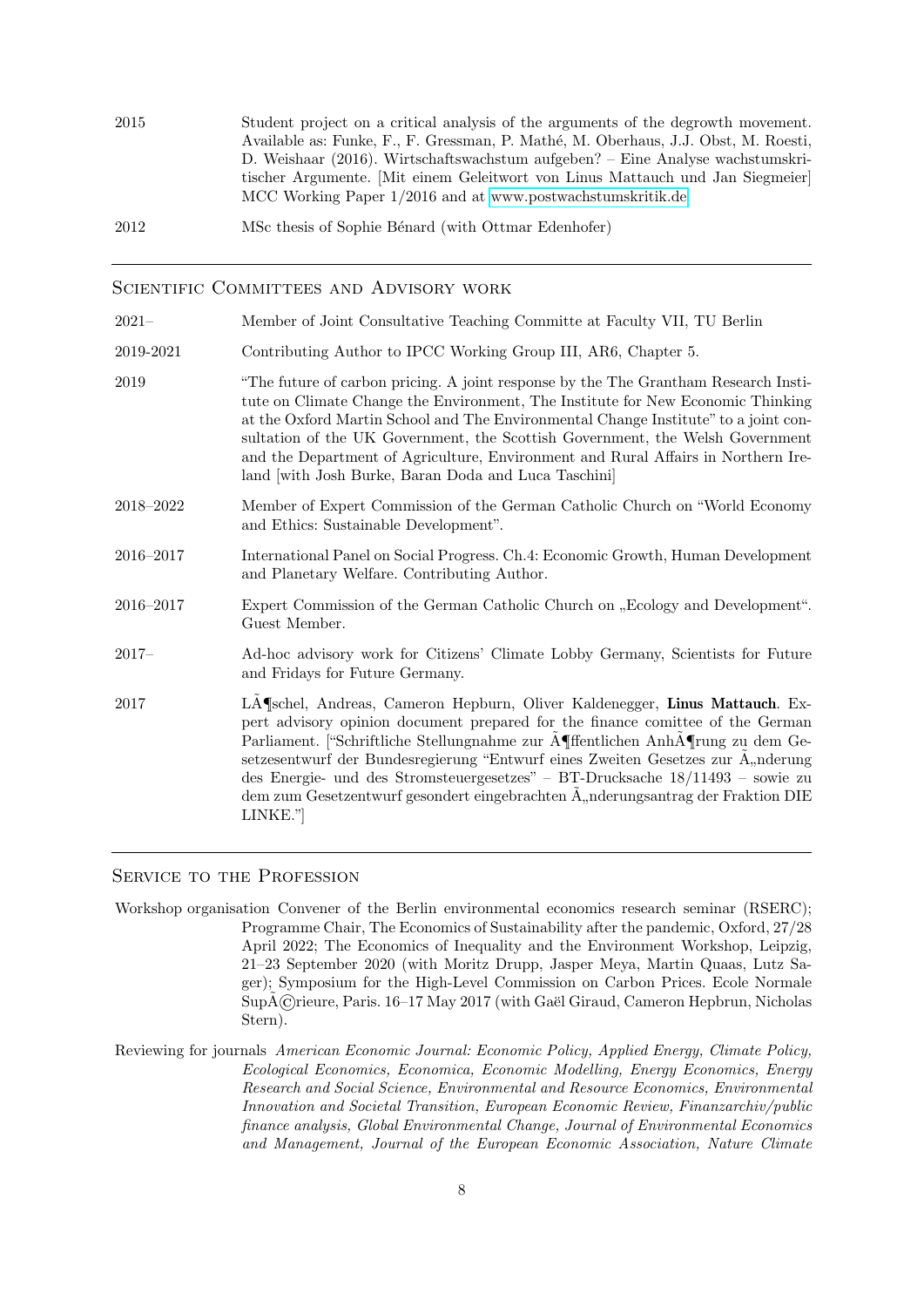|             | Change, Nature Human Behaviour, Proceedings of the National Academy of Sciences<br>of the United States of America, The RAND Journal of Economics                                                                         |
|-------------|---------------------------------------------------------------------------------------------------------------------------------------------------------------------------------------------------------------------------|
|             | Ad-hoc reviewing for organisations EAERE 2020 and 2021 meeting, Jubilaeumsfonds der Oesterreichi-<br>schen Nationalbank, Polity Books, Rebuilding Macroeconomics, The World Confe-<br>rence on Transport Research Society |
| Memberships | Economists for inclusive prosperity, Scientists for Future Germany (board member),                                                                                                                                        |

Faculty Administration Joint consultative teaching committee, Faculty Economics and Management, 10/2021–

Sustainable Future Policy Lab

Scientific Advisory Board Transfair-At. Socially Fair Options for a Climate Neutral Transformation of Housing and Mobility in Austria, 1/22–

#### INVITED TALKS

| 2022 | Hertie School                                                                                                                    |
|------|----------------------------------------------------------------------------------------------------------------------------------|
| 2021 | CHIPS workshop, Lexat workshop (Graz), MCC Berlin, Paris School of Economics<br>(Scheduled)                                      |
| 2020 | ISER Osaka; SWEEP (ZEW); Florence School of Regulation Annual Conference                                                         |
| 2019 | CIRED Nogent-sur-Marne; ICTA UAB Barcelona; Derechos Humanos y Justicia<br>ClimA; tica, Fundación Mainel, Valencia; BETTA Berlin |
| 2018 | Columbia University                                                                                                              |
| 2017 | University of Gothenburg, University of Hamburg, UFZ Leipzig                                                                     |
|      |                                                                                                                                  |

#### PRESENTATIONS AT CONFERENCES

| 2021 | "Healthy Climate, Healthy Bodies: Optimal Fuel Taxation and Physical Activity".<br>$20th$ Journées Louis-André Gerard-Varet, Marseille.                                                                                                                                                |
|------|----------------------------------------------------------------------------------------------------------------------------------------------------------------------------------------------------------------------------------------------------------------------------------------|
| 2021 | European climate action: Political economy challenges. St. Antony's College, Oxford.                                                                                                                                                                                                   |
| 2019 | Verein $f\tilde{A}^1_{\overline{4}}$ r Socialpolitik, Leipzig, "Pigou pushes preferences: Decarbonisation options<br>and endogenous values." (accepted, but not given)                                                                                                                 |
| 2019 | 34 <sup>th</sup> Annual Congress of the European Economic Association. "Pigou pushes prefe-<br>rences: Decarbonisation options and endogenous values."                                                                                                                                 |
| 2019 | 18 <sup>th</sup> Journées Louis-André Gerard-Varet, Aix-en-Provence, "Pigou pushes preferences:<br>Decarbonisation options and endogenous values."                                                                                                                                     |
| 2019 | Royal Economic Society, Annual Conference, University of Warwick, "Pigou pushes<br>preferences: Decarbonisation options and endogenous values."                                                                                                                                        |
| 2018 | 6 <sup>th</sup> World Congress of Environmental and Resource Economists, University of Go-<br>thenburg, "Pigou pushes preferences: Decarbonisation options when preferences are<br>endogenous", within thematic session "Endogenous Preferences and Environmental<br>Policy" organised |
| 2018 | ZEW Mannheim, Public Finance Workshop, "Overcoming wealth inequality by capital<br>taxes that finance public investment"                                                                                                                                                               |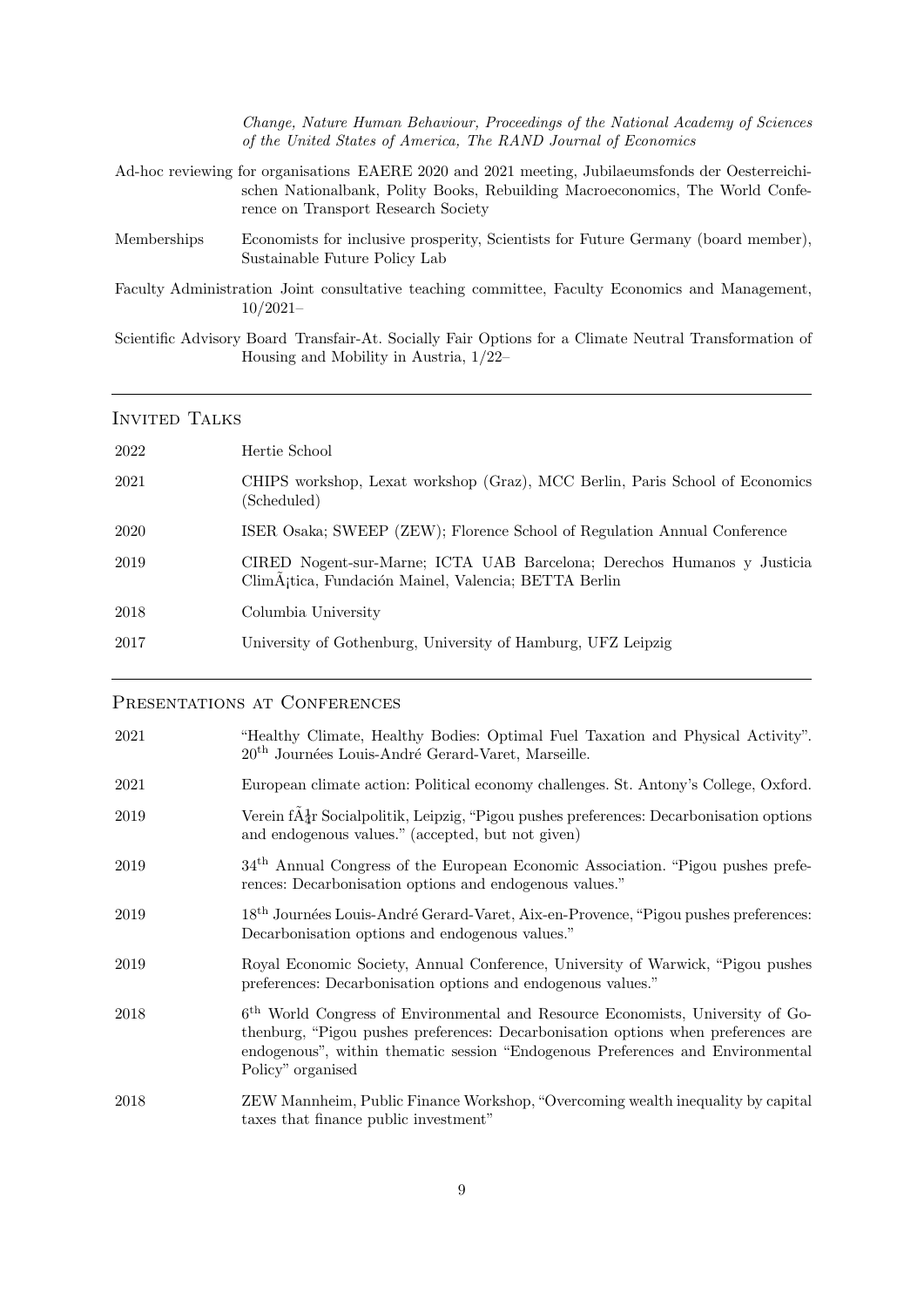| Royal Economic Society, Annual Conference, University of Sussex, "Overcoming we-<br>alth inequality by capital taxes that finance public investment"                                                                                                  |
|-------------------------------------------------------------------------------------------------------------------------------------------------------------------------------------------------------------------------------------------------------|
| Verein fuer Socialpolitik Jahrestagung, Wien, "Overcoming wealth inequality: When<br>can capital tax-financed public investment help?"                                                                                                                |
| 32 <sup>nd</sup> Annual Congress of the European Economic Association (EEA), Lisbon, "Over-<br>coming wealth inequality: When can capital tax-financed public investment help?"                                                                       |
| 16 <sup>th</sup> Journées Louis-André Gerard-Varet, Université Aix-en-Provence. "Piketty meets<br>Pasinetti: On public investment and intelligent machinery"                                                                                          |
| 15 <sup>th</sup> Journées Louis-André Gerard-Varet, Université Aix-en-Provence. "Financing pu-<br>blic capital when land is back: a macroeconomic Henry George Theorem"                                                                               |
| Combating Climate Change. Lessons from Macroeconomics, Political Economy, and<br>Public Finance. 11 <sup>th</sup> Tinbergen Institute Conference, Amsterdam. "Capital beats coal.<br>How collecting the climate rent increases aggregate investment." |
| Network of Integrated Behavioral Science Annual Conference, Norwich (UK). "Eva-<br>luating climate policy when mitigation measures shape preferences"                                                                                                 |
| Our Common Future under Climate Change. Paris. "The fiscal benefits of climate<br>policy: an overview"                                                                                                                                                |
| 16 <sup>th</sup> Annual Conference of Public Economic Theory (PET), Luxembourg. "Engel's<br>Law and Carbon Tax Reform - a Double Dividend of Redistribution?"                                                                                         |
| AURÖ Nachwuchsworkshop [young academics meeting of the Scientific Society of<br>German-speaking Environmental and Resource Economists, Hamburg. "A public fi-<br>nance perspective on climate policy: Six interactions that may enhance welfare"      |
| Green Growth Knowledge Platform, Third Annual Conference. Venice. "A public<br>finance perspective on climate policy: Six interactions that may enhance welfare"                                                                                      |
| Climate Change and Transport, KIT, Karlsruhe. "The Behavioural Economics of Mo-<br>bility" (Poster)                                                                                                                                                   |
| 13 <sup>th</sup> Journées Louis-André Gerard-Varet, Université Aix-en-Provence. "Public Invest-<br>ment when Capital is Back – Distributional Effects of Heterogeneous Saving Behavior"                                                               |
| The Radical Emission Reduction Conference, Tyndall Center, London. "The Beha-<br>vioural Climate Change Economics of Mobility" (Poster)                                                                                                               |
| $69th$ IIPF annual congress, Taormina. "Hypergeorgism: When is rent taxation as a<br>remedy for insufficient capital accumulation socially optimal?"                                                                                                  |
| AURA- Nachwuchsworkshop, Bern. "Avoiding Carbon Lock-In: Evaluating Policy<br>Options for Advancing Structural Change"                                                                                                                                |
| 22 <sup>nd</sup> PhD Workshop on International Climate Policy, Cologne. "Low-Carbon Struc-<br>tural Change with Inertia in Long-Lived Capital"                                                                                                        |
|                                                                                                                                                                                                                                                       |

### POLICY AND BUSINESS ENGAGEMENT

2021 Policy Research Unit, Houses of Parliament; Chinese Women in the City

2020 EEX-stakeholder dialogue.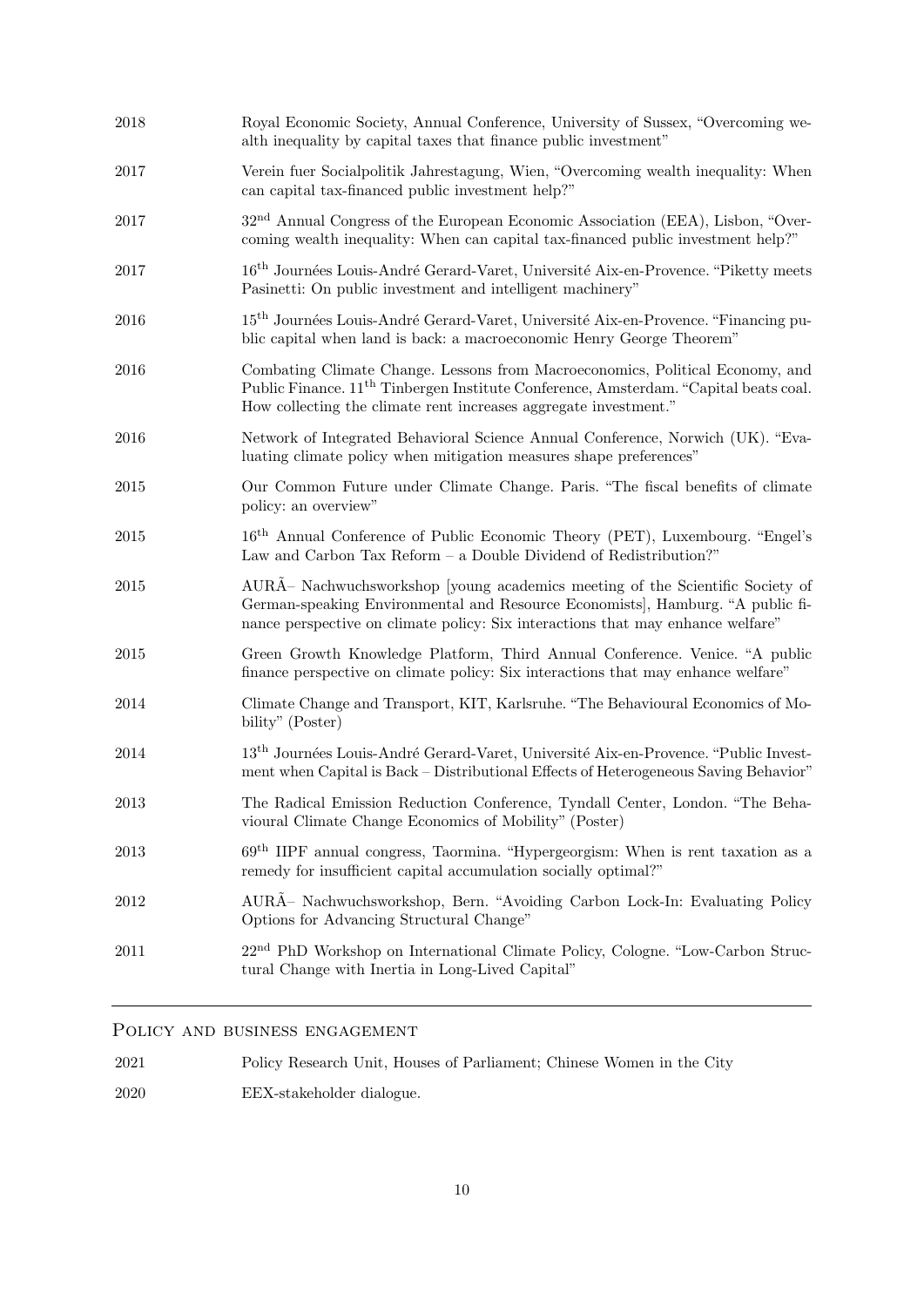### PUBLIC LECTURES

| $2021\,$ | "Klimaschutz und Wirtschaftswachstum – ein IĶsungsorientierter Ansatz". Effective<br>Altruism $M\ddot{A}$ <sup>1</sup> nster (with Franziska Funke)                                                                                                                                                 |
|----------|-----------------------------------------------------------------------------------------------------------------------------------------------------------------------------------------------------------------------------------------------------------------------------------------------------|
| 2020     | "Kann sich $\tilde{A}$ -sterreich eine $\tilde{A}$ ¶kologische Steuerreform leisten?" Third Vienna Forum<br>on Climate Action, organised by Global 2000.                                                                                                                                            |
| 2020     | "Klimaschutz und Wirtschaftswachstum – Gegensaetze?" Friedrich-Naumann Stiftung<br>fuer die Freiheit.                                                                                                                                                                                               |
| 2020     | "Welche Zukunft f $\tilde{A}_{\tilde{d}}$ r die Klimapolitik?" Virtual annual lecture for Studienstiftung<br>des deutschen Volkes.                                                                                                                                                                  |
| 2020     | Annual Coutts Lecture at Harrow School. "100 years after Pigou: Which future for<br>climate policy?"                                                                                                                                                                                                |
| 2020     | "(Wie) sind Klimaschutz und Wirtschaftswachstum vereinbar?" Vortragsreihe Plurale<br>A-konomik, University of Siegen.                                                                                                                                                                               |
| 2019     | "Klimapolitik in Deutschland 2019." Oxford University German Society.                                                                                                                                                                                                                               |
| 2019     | "Wirtschaftswachstum und Klimaschutz - (k)ein Widerspruch?" [Growth and climate<br>protection – no contradiction?], Sommerakademie of Club der Ehemaligen der deut-<br>schen Schuelerakademien, Kirchheim, Germany.                                                                                 |
| 2019     | "Wirtschaftswachstum und Nachhaltigkeit - (k)ein Widerspruch?" [Growth and Su-<br>stainability – no contradiction? Ringvorlesung "Wege in die $\widehat{A}$ kologische Moderne.",<br>University of Bayreuth.                                                                                        |
| 2018     | "Gerechte Steuerung der Dekarbonisierung." [Just regulation of decarbonisation] Dia-<br>logforum, Hochschule fuer Philosophe, Munich.                                                                                                                                                               |
| 2017     | "Sind Klimaschutz und Wirtschaftswachstum vereinbar? – Eine kritische Analyse der<br>Wachstumskritik". [Are climate change mitigation and economic growth compatible?].<br>CGG, University of Hamburg.                                                                                              |
| 2016     | "Sind Klimaschutz und Wirtschaftswachstum vereinbar?". Friedrich-Naumann-Stiftung<br>$f\tilde{A} \frac{1}{4}r$ die Freiheit, Gummersbach.                                                                                                                                                           |
| 2015     | "Nationale Klimapolitik nach der Klimakonferenz in Paris" [National climate policy<br>after the Paris climate conference]. University of Cologne.                                                                                                                                                   |
| $2015\,$ | "Wachstum und Nachhaltigkeit – (k)ein Widerspruch?" [Growth and Sustainability –<br>a Contradiction? Lecture Series on Post-Growth Economics. Environmental Initiative<br>of Technical University of Dresden.                                                                                       |
| 2015     | "Wohlfahrt ohne Wachstum? – Eine kritische Analyse der Wachstumskritik" [Prosperi-<br>ty without Growth? – A Critical Analysis of Degrowth Lecture Series on Post-Growth<br>Economics. Environmental Initiative of Technical University of Dresden.                                                 |
| 2014     | "Wie weiter mit dem Klimaschutz? Lösungsansätze zwischen Evolution und Re-<br>volution" [Whither climate change mitigation? Suggested solutions between evolution<br>and revolution (with Jan Siegmeier) Summer School of the German National Aca-<br>demic Merit Foundation, Leysin (Switzerland). |
| 2011     | "Sustainability and Growth in Economic Theory" (with Felix Creutzig and Jan Minx),<br>Beyond Growth, ATTAC-Convention at TU Berlin.                                                                                                                                                                 |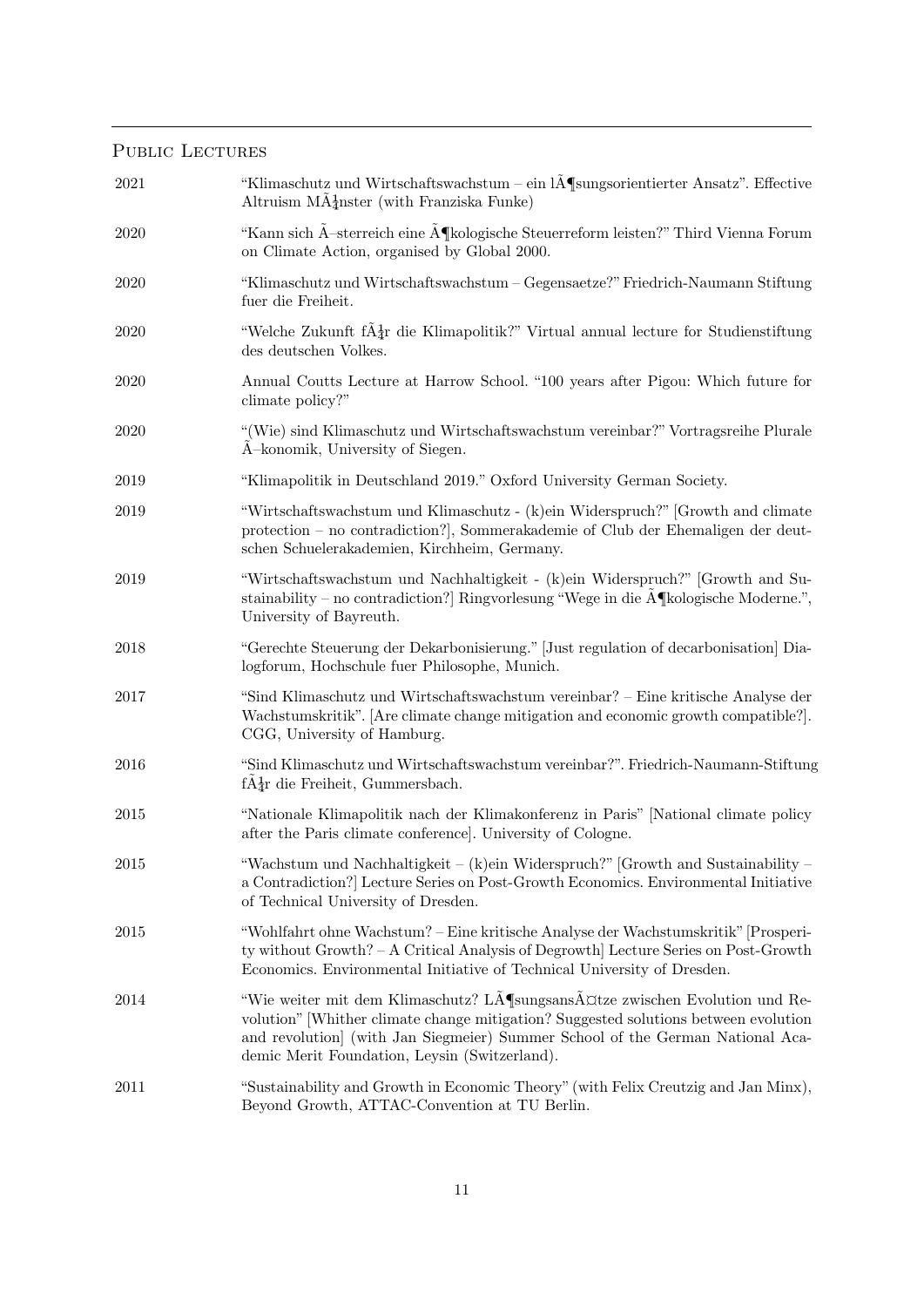#### **MEDIA**

| Radio        | BBC Radio 4, RBB inforadio                                                                                                                                                                                                                                                                        |
|--------------|---------------------------------------------------------------------------------------------------------------------------------------------------------------------------------------------------------------------------------------------------------------------------------------------------|
| Press        | Research covered by The Economist, TIME, The Irish Times, Sueddeutsche Zei-<br>tung, ZEIT, Frankfurter Allgemeine Zeitung, Frankfurter Allgemeine Sonntagszei-<br>tung, Tages-Anzeiger, Handelsblatt, SWR, Focus, taz, Frankfurter Rundschau, Maer-<br>kische Allgemeine Zeitung, Rheinische Post |
| Online media | Research covered by Spiegel online, Monitor, klimaretter.info, energiezukunft.eu, pv<br>magazine Deutschland                                                                                                                                                                                      |
|              | Statements and portraits Argus, Tagesspiegel Background                                                                                                                                                                                                                                           |
| <b>Blog</b>  | Guest posts on Our World in Data, Green Fiscal Policy Network, promarket.org                                                                                                                                                                                                                      |
| Podcast      | At the Margin. An Irish economics podcast                                                                                                                                                                                                                                                         |
|              |                                                                                                                                                                                                                                                                                                   |

#### **PERSONAL**

Born May, 12, 1985 in Braunschweig, Germany

Erdoes number: 3 (via Nicholas Stern)

#### References available from

#### Ottmar Edenhofer

Potsdam-Institut f $A_{4r}^1$  Klimafolgenforschung Postfach 601203, D-14412 Potsdam, Germany  $+49\ 30\ 33\ 85\ 537$  -101 ottmar.edenhofer@pik-potsdam.de

#### Sir Charles Godfray

Oxford Martin School University of Oxford 34 Broad Street Oxford OX1 3BD, United Kingdom +44 1865 287362 charles.godfray@oxfordmartin.ox.ac.uk

#### Cameron Hepburn

Institute for New Economic Thinking at the Oxford Martin School University of Oxford Manor Road Building, Manor Road Oxford OX1 3UQ, United Kingdom +44 1865 616597 cameron.hepburn@inet.ox.ac.uk

#### Lord Nicholas Stern

Grantham Research Institute on Climate Change and the Environment London School of Economics and Political Science